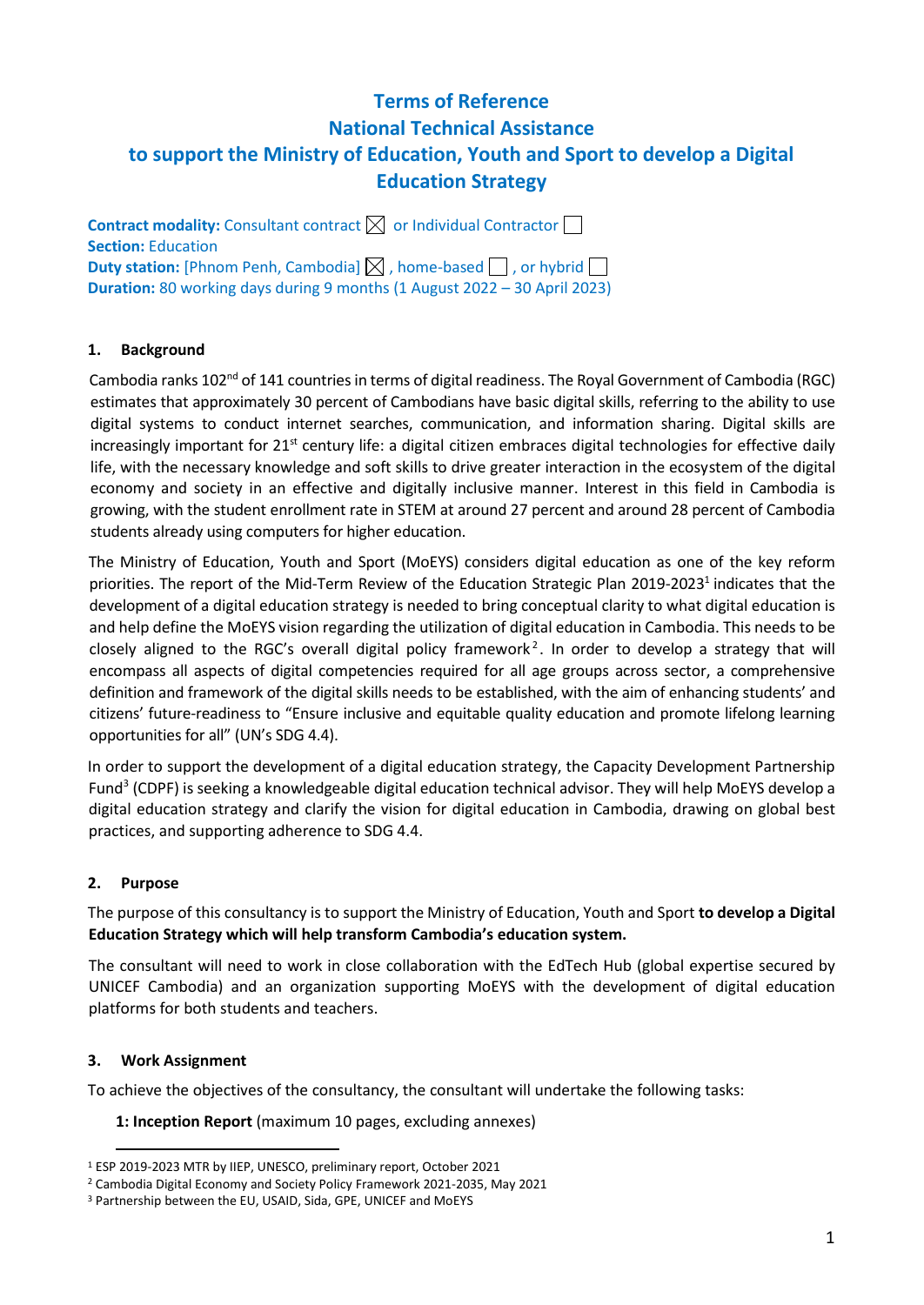Outline the methodology, the data collection tools, a list of suggested stakeholders to be consulted, a list of documents to be reviewed and a detailed work plan, with a detailed timeline. The report should also include a comprehensive risk assessment identifying the risks associated with the assignment and the proposed mitigation measures. Note that throughout the assignment, the aspects of data protection, online safety, and any linked regulation needs to be given due considation.

# **2: Desk review of best practices** (max. 15 pages, excluding annexes)

A comprehensive report detailing the global strategies/frameworks and findings, a summary of existing global, regional, and national policies and good practices, and recommendations from existing evidence on the development of digital education strategy.

# **3: Conduct a situational analysis of the existing digital education ecosystem in Cambodia, and facilitate thinking around the development of the Digital Education Strategy**

- A situational analysis of the existing digital education ecosystem in Cambodia, assessing strengths, weaknesses, and gaps, identifying implications, recommendations, and suggestions for the digital education strategy
- Work closely with the EdTech Hub<sup>4</sup> to organize an interactive kick-off workshop on digital education strategy building. The workshop would help align participants (Ministry and partners) around a shared vision for digital education in Cambodia.

# **4: Support the drafting of the digital education strategy**

- Work closely with the Department of Policy and relevant MoEYS/RGC bodies to develop an outline of the digital education strategy for review by stakeholders including the CDPF partners, UNICEF, EdTech Hub and others
- Use the approved outline to develop an initial draft of the digital education strategy.
- Collect inputs from key stakeholders at both national and sub-national levels on the first draft strategy, including through consultative meetings/workshops.
- The strategy should help define the development of a digital education ecosystem (infrastructure, equipment, human resources, content, digital safety etc) and outline the digital skills and competencies needed<sup>5</sup> for digital transformation
- Use the feedback collected from the stakeholders to refine the first draft strategy and present it to the digital education working group.

# **5: Development of the penultimate draft of the Digital Education Strategy**

- Present the revised version of the digital education strategy to the digital education working group and relevant stakeholders, including the CDPF partners
- Use the feedback collected from the digital education working group and relevant development partners to produce the penultimate draft of the digital education strategy.
- Help facilitate a high-level technical meeting amongst all relevant stakeholders, including the CDPF partners, to review and integrate feedback to finalize the digital education strategy.

# **6: Final consultancy report** (a maximum 10 pages, excluding annexes)

Reflect upon the consultancy process, including on any challenges, and provide key recommendations on next steps.

# **4. Child Safeguarding**

Is this project/assignment considered as "[Elevated Risk Role](https://unicef.sharepoint.com/sites/DHR-ChildSafeguarding/DocumentLibrary1/Guidance%20on%20Identifying%20Elevated%20Risk%20Roles_finalversion.pdf?CT=1590792470221&OR=ItemsView)" from a child safeguarding perspective?

<sup>4</sup> https://edtechhub.org/

<sup>5</sup> The development of a digital education curriculum and assessment framework is beyond this assignment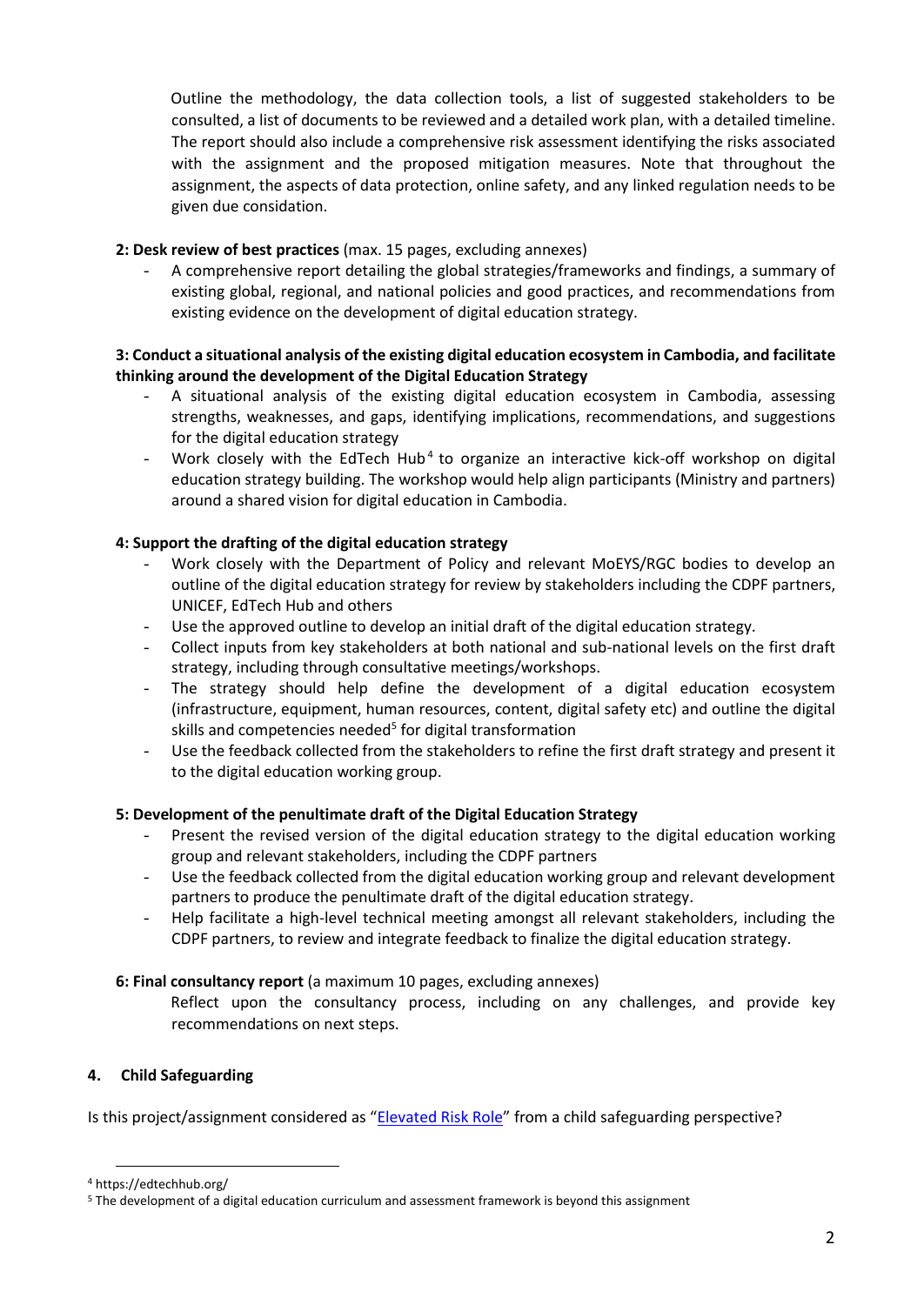$\Box$  YES  $\boxtimes$  NO

If YES, check all that apply:

- **Direct contact role** A YES  $\boxtimes$  NO If yes, please indicate the number of hours/months of direct interpersonal contact with children, or work in their immediately physical proximity, with limited supervision by a more senior member of personnel:
- **Child data role YES NO**

If yes, please indicate the number of hours/months of manipulating or transmitting personal-identifiable information of children (name, national ID, location data, photos):

# **5. Qualifications or Specialized Knowledge/Experience Required**

Required Qualifications, Skills and Experience:

- Advanced university degree in education, public policy, digital economics, or other ICT related to education etc.
- At least 5 years of professional experience working with government institutions in Cambodia or the region on education strategy development and similar assignments
- Strong understanding of Cambodia's education sector, the Education Sector Plan, and MoEYS policies and programs
- Demonstrated experience in working in a participatory and inclusive manner, especially through stakeholder consultations and workshops
- Familiarity with digital education and the digital education eco-system
- Excellent interpersonal skills with various stakeholders, including high-level government officials
- Proven ability to work in a multi-cultural environment and establish harmonious and effective working relationships at all levels
- Ability to concisely and clearly express ideas and concepts in English, both in writing and orally (presentations)
- Demonstrated track record of timely delivery of similar assignments.

#### **6. Location**

The consultant can conduct field work outside Phnom Penh for a maximum of 15 days. The exact field work locations will be determined during the inception phase jointly by the consultants, MoEYS, the CDPF partners and UNICEF. However, travel to provinces for approximately 3 or 4 days is likely and probable.

The consultant will be responsible for his/her own transportation.

The consultant will be based at the Department of Policy (DoPo). DoPo will provide a desk, resources, and other necessary facilities, such as access to a printer and the internet. The Consultant is expected to organize his/her own travel to and around Cambodia, if necessary, in close collaboration with relevant MoEYS staff. The Consultant will be contracted under the Capacity Development Partnership Fund (CDPF) and will be required to work in such a way so as to maximize the impact and sustainability of the input by taking an approach that actively supports capacity development and ownership on the part of the lead department. In particular, the consultant is required to:

- Work in close coordination with the designated MoEYS manager, following designated reporting lines;
- Take a mentoring approach that supports identified counterparts to progressively take the lead on key tasks: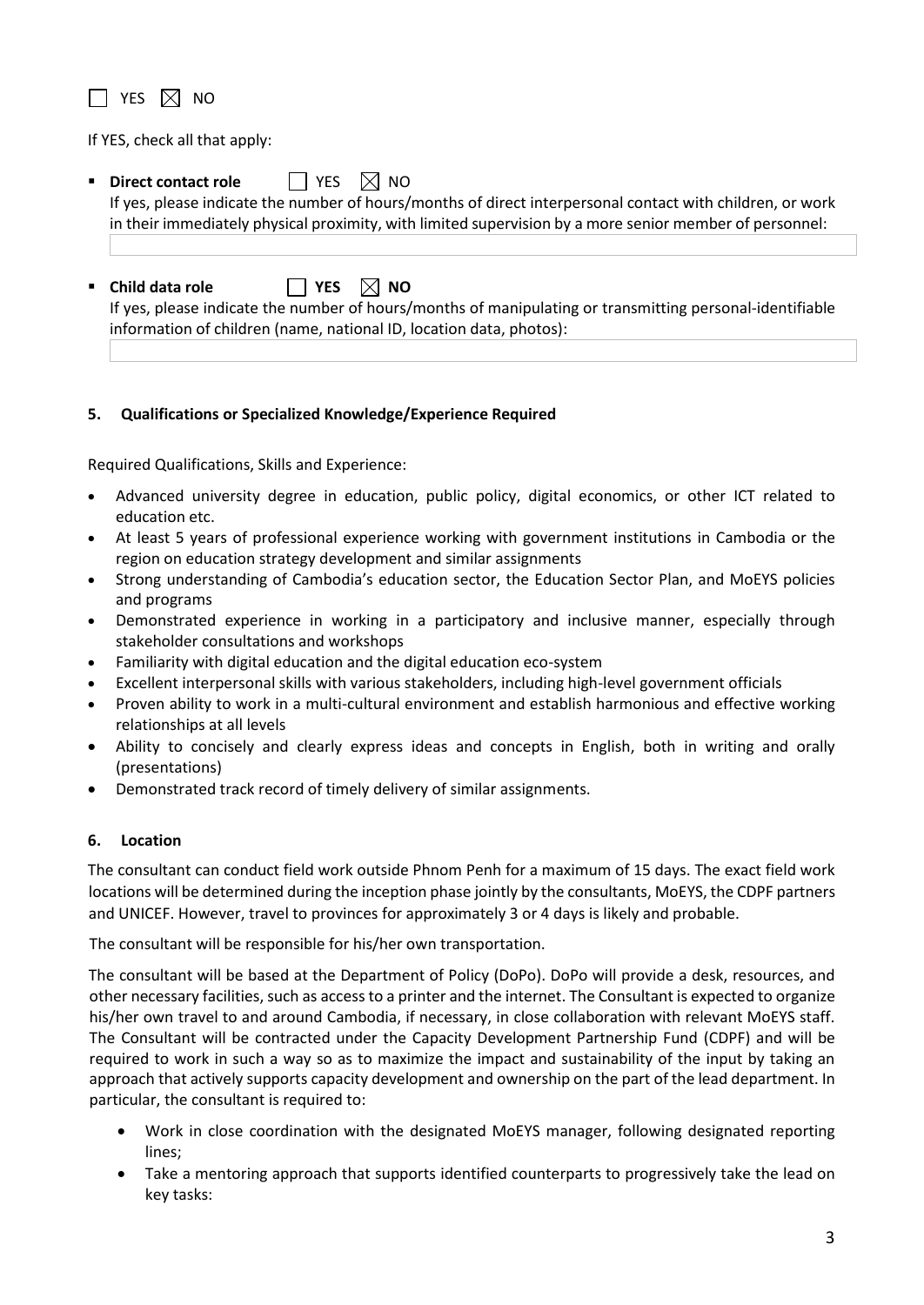- Work in close communication with other Ministry counterparts, technical advisors as well as others appointed by other complementary programs, to ensure coherence; and
- Collaborate effectively with other technical departments and relevant development partners, including but not limited to partners supporting data management reform efforts in Cambodia.

# **7. Duration**

The Consultant will be contracted for a period of 80 working days, between 1 August 2022 and 30 April 2023

# **8. Deliverables**

| <b>Deliverable</b>                                                                                                                           | <b>Reporting Requirements</b>                                                                                                                                                                                                                                                                                                                                                                                                                                                                                                                                            | <b>Estimated</b><br>number of<br>working | <b>Deliverable</b><br>Completion<br><b>Time</b>    |
|----------------------------------------------------------------------------------------------------------------------------------------------|--------------------------------------------------------------------------------------------------------------------------------------------------------------------------------------------------------------------------------------------------------------------------------------------------------------------------------------------------------------------------------------------------------------------------------------------------------------------------------------------------------------------------------------------------------------------------|------------------------------------------|----------------------------------------------------|
| #1: Inception                                                                                                                                | A comprehensive inception report (max.                                                                                                                                                                                                                                                                                                                                                                                                                                                                                                                                   | days                                     | Frame                                              |
| Report                                                                                                                                       | 10 pages, excluding annexes) including a<br>detailed work plan, a comprehensive risk<br>assessment in English in Word and PDF<br>formats<br>Annexes (methodology/ tools/ tentative<br>schedule<br>with<br>relevant<br>meeting<br>stakeholders, documents to be reviewed)<br>in Word and PDF formats                                                                                                                                                                                                                                                                      | 05                                       | 2 weeks<br>after the<br>start of the<br>assignment |
| #2: Desk Review of<br>best practices                                                                                                         | A comprehensive report (max. 15 pages,<br>$\overline{\phantom{a}}$<br>excluding annexes) detailing the global<br>strategies/frameworks and findings, a<br>summary of existing global, regional and<br>national policies and good practices, and<br>recommendations from existing evidence<br>on the development of digital education<br>strategy<br>Succinct presentation (approx. 15 slides) in<br>PowerPoint outlining the progress and<br>next steps of the assignment.                                                                                               | 10                                       | By mid-<br>September<br>2022                       |
| #3: Conduct a<br>situational analysis<br>and facilitate<br>thinking around<br>the development<br>of the Digital<br><b>Education Strategy</b> | Conduct a situational analysis of the<br>$\overline{\phantom{a}}$<br>existing digital education ecosystem in<br>Cambodia, assessing strengths,<br>weaknesses and gaps, identifying<br>implications, recommendations and<br>suggestions for the digital education<br>strategy<br>Co-facilitate a workshop to develop<br>thinking around a shared vision of digital<br>education in Cambodia<br>Relevant presentations and handouts to<br>$\overline{a}$<br>be prepared (jointly with EdTech Hub)<br>Outline of the digital education strategy<br>$\overline{\phantom{a}}$ | 20                                       | By<br>December<br>2022                             |
| #4: First draft of<br>the Digital<br><b>Education Strategy</b>                                                                               | First draft of the Digital Education Strategy<br>$\overline{\phantom{a}}$<br>in English in Word and PDF formats<br>Succinct presentation (approx. 20 slides) in<br>PowerPoint outlining the progress and<br>next steps of the assignment.                                                                                                                                                                                                                                                                                                                                | 25                                       | By 31<br>January<br>2023                           |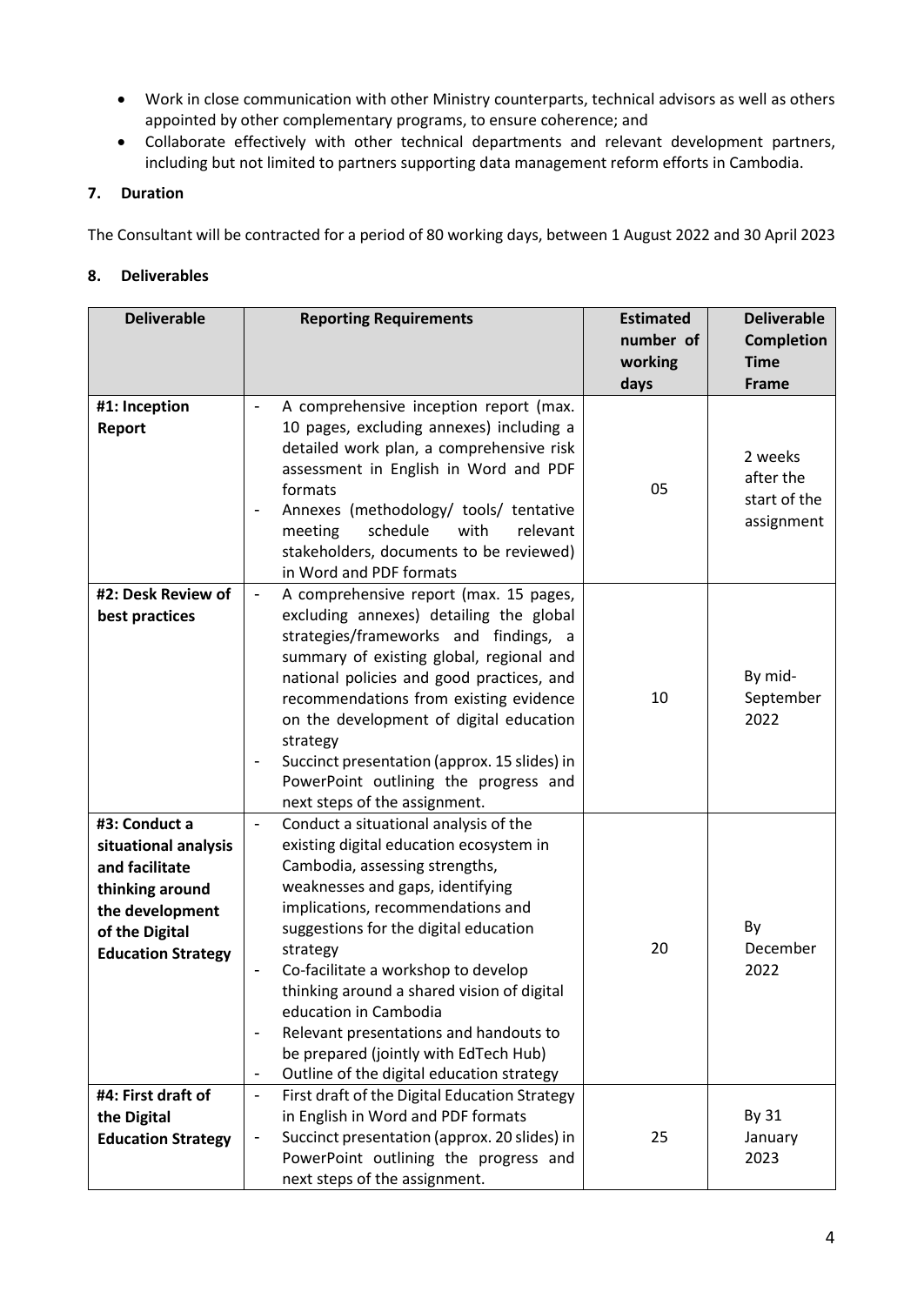| #5: Final Digital                   | Final Digital Education Strategy in English  |    |                  |
|-------------------------------------|----------------------------------------------|----|------------------|
| <b>Education Strategy</b>           | in Word and PDF formats                      |    | By 28            |
|                                     | Succinct presentation (approx. 20 slides) in | 15 | February         |
|                                     | PowerPoint outlining the progress and        |    | 2023             |
|                                     | next steps of the assignment.                |    |                  |
| #6: Final                           | Final report (approx. 10 pages) on the       |    | By March<br>2023 |
| consultancy report                  | overall assignment in English in Word and    | 05 |                  |
|                                     | PDF formats                                  |    |                  |
| <b>Total number of working days</b> |                                              | 80 |                  |

### **9. Payment Schedule linked to deliverables**

Upon satisfactory receipt of deliverables verified by UNICEF, payments will be made in accordance with the payment schedule below:

- 15% payment upon satisfactory completion of deliverable 1
- 20% payment upon satisfactory completion of deliverable 2 and 3
- 30% payment upon satisfactory completion of deliverable 4
- 25% payment upon satisfactory completion of deliverable 5
- 10% payment upon satisfactory completion of deliverable 6

*\* The fees shall be calculated based on the days estimated to complete the assignment in the Terms of Reference and shall be considered the maximum compensation as part of a lump sum contract and agreed on a work plan for submission of deliverables. No additional fees shall be paid to complete the assignment. Payment will be made upon delivery of all final products and full and satisfactory completion of the assignment.*

#### **10. Administrative Issues**

Consultants shall be required to include the cost of travel in the financial proposal.

The consultant will be based at the Department of Policy (DoPo). DoPo will provide a desk, resources, and other necessary facilities, such as access to a printer and the internet. The Consultant is expected to organize his/her own travel to and around Cambodia, if necessary, in close collaboration with relevant MoEYS staff.

#### **11. Contract supervisor**

The consultant will report directly to UNICEF Education Specialist (CDPF), who –on behalf of CDPF – will be responsible for the final review of the deliverables and the certification of payments to the Consultant, in close collaboration with MoEYS Digital Education Working Group. The consultant will also be expected to closely liaise with the EdTech Hub, and update the Director of the Department of Policy on the deliverables related to the assignment. MoEYS Digital Education Working Group, CDPF and UNICEF Education Specialist will provide strategic direction and orientation to the consultant, as required, in addition to technical guidance from the Director of the Department of Policy.

#### **12. Nature of 'Penalty Clause' to be Stipulated in Contract**

Unsatisfactory performance: In case of unsatisfactory performance the contract will be terminated by notification letter sent five (5) business days prior to the termination date in the case of contracts for a total period of less than two (2) months, and ten (10) business days prior to the termination date in the case of contracts for a longer period